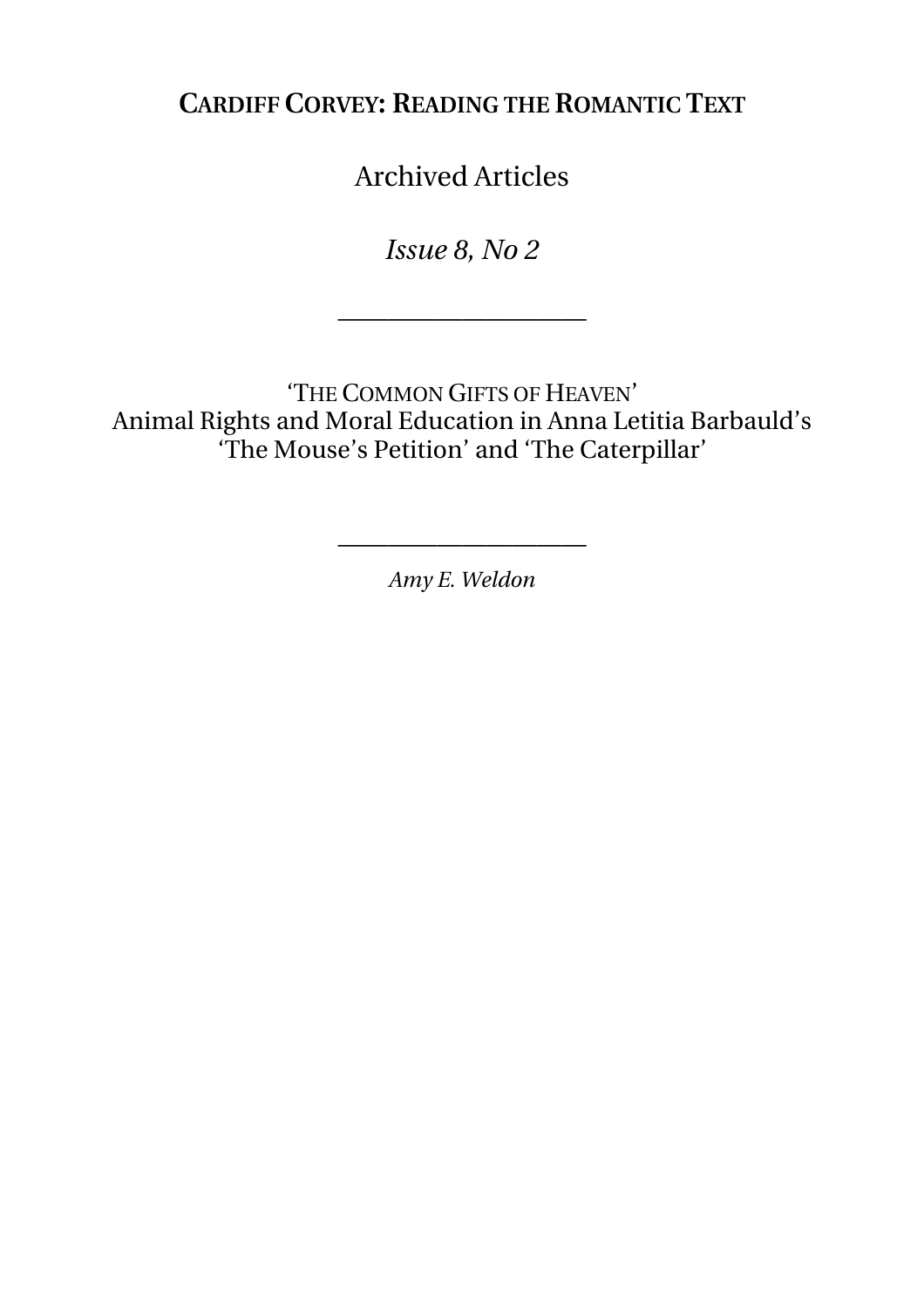'NOTHING, I think, for centuries past', Anna Barbauld wrote of the anti-slavery movement in 1789, 'has done the nation so much honour, because it must have proceeded from the most liberal motives—the purest love of humanity and justice.<sup>21</sup> For many Dissenters, the nascent movement against cruelty to animals could 'do the nation honour' for much the same reasons—if it were more fully realised. Whereas the anti-slavery movement had acquired a high profile by the 1790s, what we would call the animal-rights movement, which at this point was often little more than social recognition of the need for kindness to animals, lagged behind. Several cultural currents, however, were in place to anticipate—and in many respects promote—the social movement toward animal rights that began with Parliamentary debate over an anti-bull-baiting bill in 1800 and 1802, continued with the founding of the first Society for the Prevention of Cruelty to Animals in 1809, and led eventually to the Victorian era's increased awareness of cruelty to animals, which, if it did not totally abolish the problem, helped to stigmatise animal abuse as socially unacceptable in the manner it is stigmatised today.

During the late eighteenth century, despite its later emergence as a social problem in its own right, raising human consciousness of cruelty to animals was often piggybacked (pardon the pun) onto a set of social issues centred on liberal consciousness-raising about man's inhumanity to man especially slavery.<sup>2</sup> For Dissenters in particular, anti-slavery, writes historian David Turley, was 'part of a religious, philanthropic, and reform complex' that included pacifism, political reform, and, often, animal rights as well.<sup>3</sup> Although direct links between Dissent and the animal rights movement have not been clearly drawn to date, the degree to which humanity towards animals harmonised with Dissenting moral and political beliefs makes it likely that Dissenters generally supported increased awareness of cruelty and measures to prevent it.<sup>4</sup> 'Based on the dissenters' unitarian concept of life', writes Marlon Ross, 'a seamless thread runs from practical experience through moral conduct to political action. To cut that thread at any point would be to alter the character of all three spheres.<sup>5</sup> The implicit foundation unifying these types of activism—a humane extension of sympathy not only to powerless humans but to other subject and powerless animal creatures—owed its emotional dimension not only to generalised ideas of 'sensibility' and pity but to Christian ideals of 'mercy, pity, peace, and love', in Blake's terms, that undergirded Dissenting morality and conduct. 'Whatever we do by another', wrote George Nicholson in On the Primeval Diet of Man (1801),

Ouoted in Betsey Rodgers, Georgian Chronicle: Mrs Barbauld and her Family (London: Methuen, 1958), p. 111.  $1.$ 

William Wilberforce and Fowell Buxton, leaders of Parliamentary antislavery debates, were also founding 2. members of the SPCA.

<sup>3.</sup> David Turley, The Culture of English Antislavery, 1780-1860 (London: Routledge, 1991), p. 6.

Religiously based public opposition to cruelty against animals seems to have come mostly from outside the  $4.$ Anglican mainstream: the Puritans appear to have been the first to advance any organised humane or theological objection to bear-baiting, and John Wesley's Methodism injected sentiment and ideals of mercy not only into standards of man's treatment of other men but into man's treatment of animals, earning Methodists the reputation, as E. S. Turner writes, of 'showing unaccountable tenderness to birds, beasts, and butterflies': All Heaven in a Rage (New York: St Martin's Press, 1965), p. 50. Wesley advanced theological objections to cruelty by asking his followers to consider the relative positions of animals and men before God: 'What if it should please the All-Wise and All-Gracious Creator to raise [animals] higher in the scale of beings? What if it should please Him when he makes us equal to angels to make them as we are now?' (quoted in Turner, p. 50). In contrast, Revd James Granger, an Anglican vicar who preached an anti-cruelty sermon entitled (in its published version) 'An Apology for the Brute Creation, or Abuse of Animals Censured' (taking as his text Proverbs 12:10, quoted elsewhere in this article) was greeted with ridicule and bewilderment by his congregation: 'The foregoing discourse gave almost universal disgust to two considerable congregations', Granger wrote in a bitter postscript to the published version. The mention of dogs and horses was censured as a prostitution of the dignity of the pulpit, and considered as a proof of the Author's growing insanity' (quoted in Turner, p. 72). Advocacy for animals, like many other liberal political causes, seems to have been more strongly embraced by Dissenters or other social 'outsiders' than by the religious and social establishment, including Anglicans.

Marlon B. Ross, Configurations of Feminine Reform: The Woman Writer and the Tradition of Dissent', in Re- $5.$ Visioning Romanticism: British Women Writers 1776-1837, ed. Carol Shiner Wilson and Joel Haefner (Philadelphia: University of Pennsylvania Press, 1994), p. 97.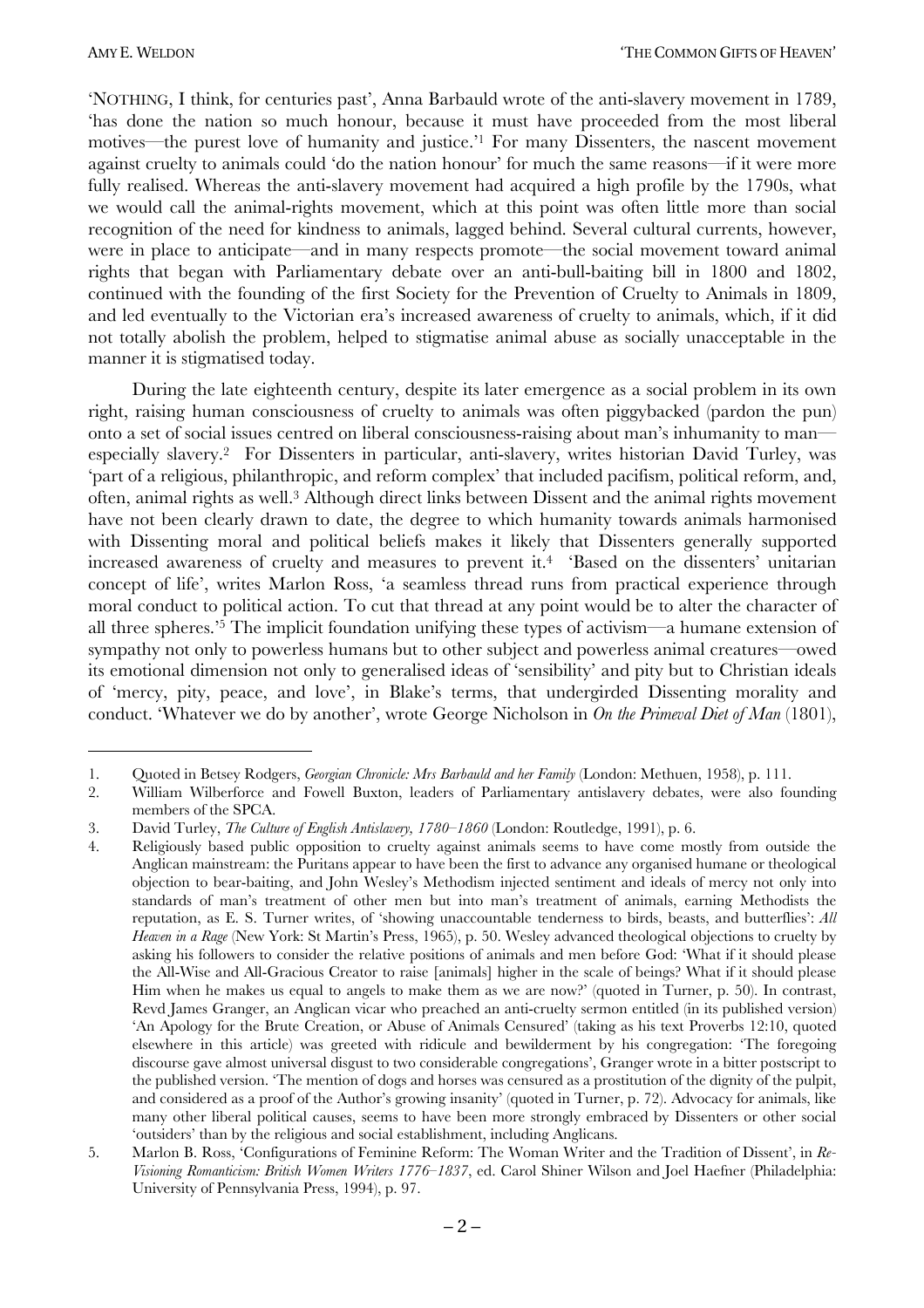a tract linking slavery to the consumption of animal flesh, 'we do by ourselves'. This idea of the mutuality between human beings and their social and natural environments was a staple of Dissenting thought and the basis for much Dissenting activism. In the minds of liberal social activists, including Dissenting activists, anti-slavery and the cause of animal rights became philosophically linked, united by the theological belief in the common subjection of human and animal creation before God.

In the eighteenth century, increasing awareness of cruelty to animals and the moral basis of pro-animal activism was reinforced by children's literature, which throughout the eighteenth century had used animals as prompts to the growth of young readers' consciences. An educator and a popular writer for children as well as a poet and public intellectual, Anna Letitia Barbauld (1743– 1825), a lifelong member of the liberal Dissenting community centred around Warrington Academy and prominent Unitarian intellectuals such as Joseph Priestley, helped to shape and establish this moral mission. Her *Hymns in Prose for Children* (1781), reprinted in many editions throughout the nineteenth century, makes frequent use of animals and the natural world to impart to children a fairly benevolent but unsentimental view of nature, indicating a belief in the correctness and inevitability of natural hierarchies. '[Animals] may thank [God] in their hearts, but we can thank him with our tongues; we are better than they, and can praise him better', Barbauld writes in Hymn II. ëTrees that blossom and little lambs that skip about, if you could, you would say how good he is; but you are dumb, we will say it for you.<sup>16</sup> Samuel Johnson, disappointed at what he saw as Barbauld's waste of her classical education on children's writing and marriage to 'a little Presbyterian parson',<sup>7</sup> ridiculed her pedagogical use of animals to reinforce human feelings of superiority: 'She tells the children', he writes, ' "This is a cat, and that is a dog, with four legs and a tail; see there! You are much better than a cat or a dog, for you can speak." <sup>8</sup> Moira Ferguson has pointed out that the education in natural order found in children's literature of the period is an implicit education in social order as well, training young readers as proper subjects as well as moral beings.9 As her work for children and adults demonstrates, education in social and intellectual 'order' and systems of hierarchy was an important aspect of Barbauld's work as well.<sup>10</sup> Thus, writing

<sup>6</sup>*. Hymns in Prose for Children* (1781); rptd in *Anna Letitia Barbauld: Selected Poetry and Prose,* ed. William McCarthy and Elizabeth Kraft (Peterborough, Ontario: Broadview Press, 2002), p. 240.

<sup>7.</sup> Actually, Rochemont Barbauld was Unitarian.

<sup>8.</sup> Quoted in Rodgers, p. 71.

<sup>9.</sup> See Moira Ferguson, *Animal Advocacy and Englishwomen, 1780–1900: Patriots, Nation, and Empire* (Ann Arbor: University of Michigan Press, 1998). Political and nationalistic self-definition and identity formation were frequently contested on the site of cruelty to animals. As Turner indicates, bear-baiting, a favourite sport of royalty—which was also believed by the Elizabethan court to develop the national virtues of courage and 'manliness' in common spectators—was a target of Puritans, who sought to end the sport by the dramatic expedient of shooting the bears. (The political motives underlying this apparent humanitarianism are expressed in Macaulayís famous quip in his *History of England* that ëthe Puritan hated bear-baiting not because it gave pain to the bear but because it gave pleasure to the spectators<sup>2</sup>—and because bear-baiting as a sport was associated with the courtly status quo Puritans despised.) Cruelty was even configured, in the convoluted reasoning of Scottish cockfighter William Machrie, as a means to preserve nations from war: '[V]illage may be encouraged against village, city against city, kingdom against kingdom; nay, the father against the son', Machrie wrote in 1705, ëuntil all the wars in Europe, wherein so much Christian blood is spilt, be turned into that of the innocent pastime of cocking' (quoted in Turner, p. 57).

<sup>10.</sup> Order—whether visual, domestic, natural, spiritual, or a combination of all four—is a significant aspect of Barbauld's aesthetics. Her poem 'To the Poor' (1795) urges the poor to accept stoically their existing social status in order to gain everlasting rewards in Heaven. In her children's story 'Order and Disorder' (1792–96), a cheerful but untidy young girl learns to keep her sewing workbasket in order—and hence to accept her feminine role as domestic apprentice. In her posthumously published children's fable 'True Magicians' (1826), Barbauld describes a typically English picturesque landscape, with nature organised and tamed by cottages, fences, and roads, as a direct and desirable result of human industry—the 'magic' that has transformed 'Britain as our ancestors possessed it', a landscape in which 'the woods were tangled and pathless' and 'the howl of wolves was heard' into 'the pleasant land we now inhabit.' See Barbauld's *A Legacy for Young Ladies* (London: Longmans, 1826).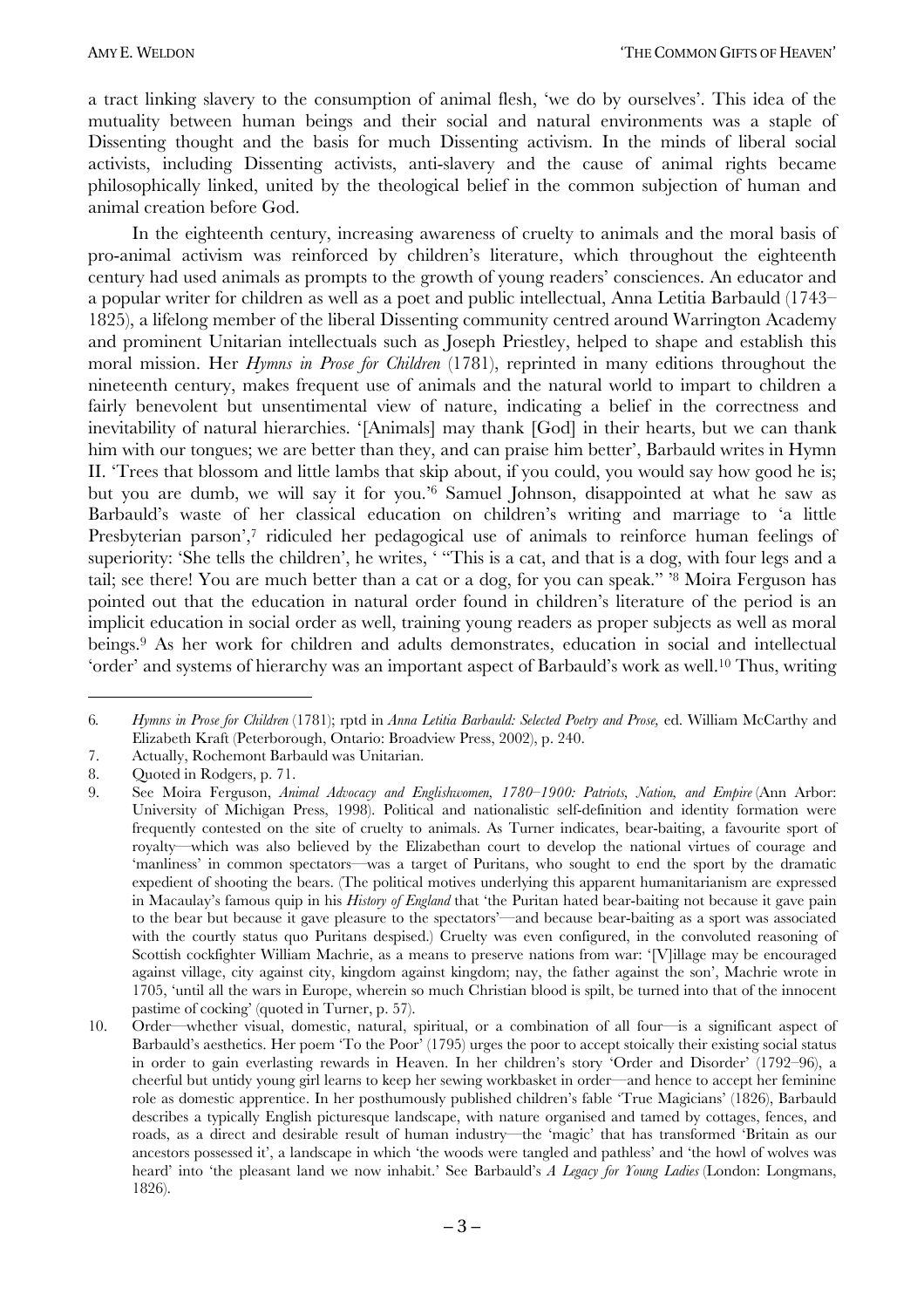for children can become an occasion for 'education' far beyond the standard injunctions to children to follow the Golden Rule, obey their parents or governesses, and be kind to animals—it can be the first stage in the inculcation of what Gary Kelly has identified as the revolutionary middle-class values of community, responsibility, the denial of present gratification for future good, foresight, and self-monitoring.11 These values, highly characteristic of and dear to Rational Dissenters, are integral to a politically and socially responsible self such as those liberal Dissenters and activists hoped to create in a new generation of English subjects.

Despite her apparent advocacy of hierarchical systems in the natural world, Barbauld was no mere apologist for political hierarchies. Like many Dissenters, whose politically liberal, antihierarchical tendencies were rooted in centuries of 'outsider' status and denial of civil rights under the Test and Corporation Acts, Barbauld calls for a reconfiguration of existing social structures according to what liberal Dissenters saw as common-sense and universal values of equality, mercy, and peace, which drove their political protest and activism in such causes as anti-slavery, governmental reform, pacifism, and animal rights. In her poems 'The Mouse's Petition' and 'The Caterpillar', Barbauld draws upon these interconnected cultural strains to fashion morality tales which, despite their sentimentally exciting animal subjectivities and their subtle whimsy, are primarily for adults, not children. Using the tropes and forms of children's writing—particularly the themes of human tyranny over powerless animals—in combination with the very adult and characteristically Dissenting political and moral concerns of pacifism, the abuse of political power, and examination of one's own position as a morally aware member of society enables Barbauld simultaneously to engage with a number of culturally sensitive issues and literary forms. Thus, she increases the psychological and emotional effectiveness of what are at heart political petitions among a readership that had likely been reared on sentimental moral tales of animals subject to human tyranny and was becoming increasingly aware—if only to a small degree—of the animal cruelty omnipresent in English society.

Accounts of this cruelty make difficult reading for twenty-first-century animal lovers. Visitors to the menagerie housed at the Tower of London could bring a live dog or cat as food for the lions and tigers, to save the price of admission.12 Larks were trapped *en masse* and sold as food; horses had their ears and tails cropped for a stylish appearance; pigs intended for the table were beaten to death with knotted ropes to tenderise their flesh.13 Throughout the seventeenth and eighteenth centuries, in the name of 'science' (which was sometimes little more than pseudoscience, although William Harvey's discovery of the circulatory system in 1628 was made possible by dissection of stags), animals were surgically explored while still alive. Joseph Addison relates what he calls a ëbarbarousí test of animal love: ëA person who was well skilled in dissection opened a bitch, and as she lay in most exquisite tortures offered her one of her young puppies, which she immediately fell a-licking; and for the time seemed insensible to her own pain; on the removal she kept her eye fixed on it and began a wailing sort of cry which seemed to proceed rather from the loss of her young one than the sense of her own torment.<sup>14</sup> Bull-baiting, writes Moira Ferguson, 'had long existed due to an ancient law that required baiting before a bull's slaughter; it was probably the first cruelty to be tackled [by activists] because premeditation was easy to prove  $[\dots]$  [and] it was simpler to tackle bulls than horses, with which the aristocracy were much more involved.<sup>115</sup> The process was described by a contemporary witness: 'They tie a Rope to the Root of the Horns of the Ox or Bull,

<sup>11.</sup> See Gary Kelly, *Women, Writing, and Revolution 1790–1827* (Oxford: Oxford University Press, 1993).

<sup>12.</sup> Turner, p. 53.

<sup>13.</sup> Cropping a horseís tail is cruel not only because it deprives the horse of natural protection against flies but because the end of the horseís spine extends about eighteen inches into the tail, which may appear to be only a mass of hair. Docked tails were generally cut much shorter than eighteen inches, thus severing the tailbone as well.

<sup>14.</sup> From *The Spectator* No. 120 (1711); quoted in Tuner, p. 48.

<sup>15.</sup> Ferguson, pp. 30–31.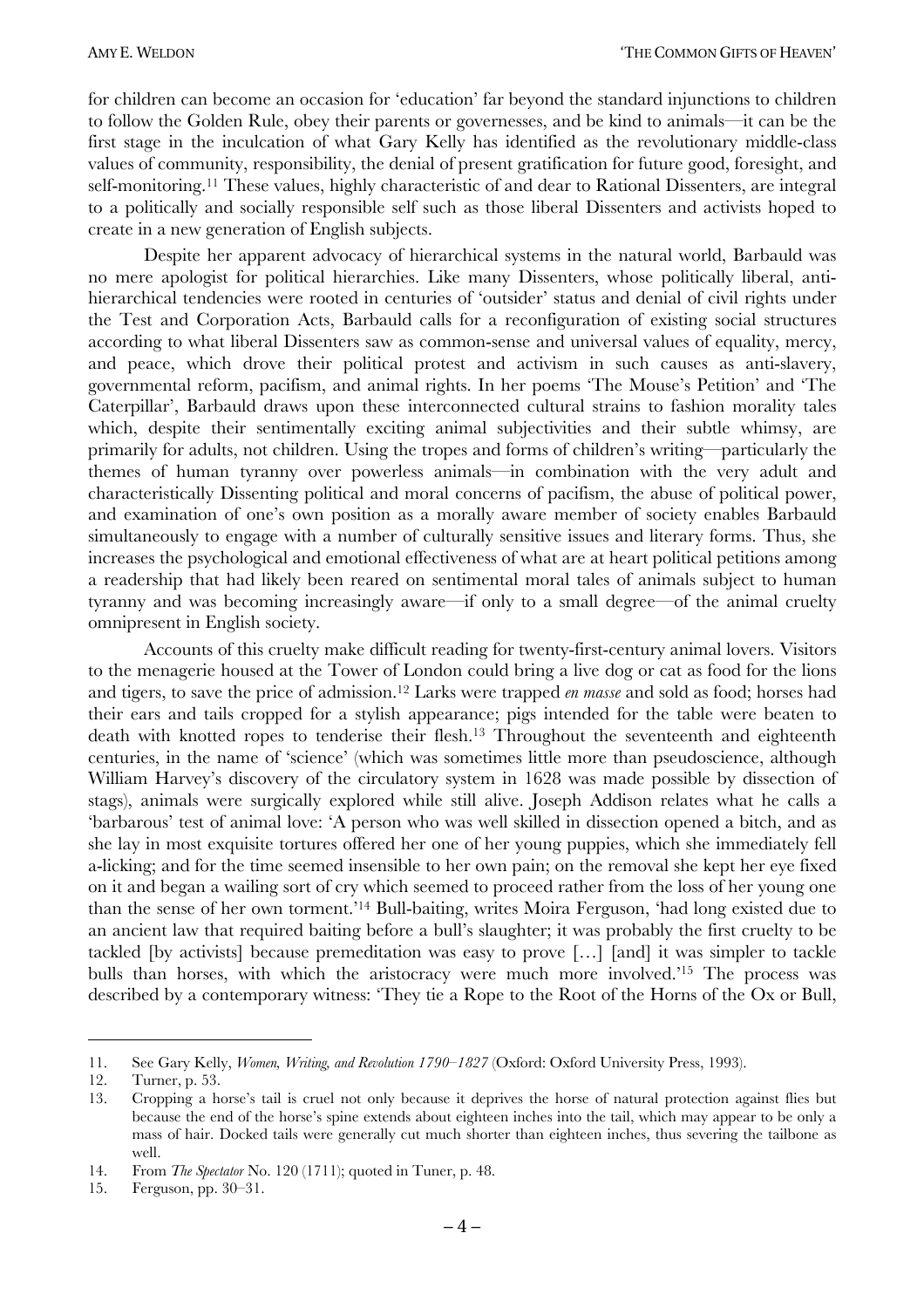[...] Several Butchers, or other Gentlemen, [...] let loose one of the Dogs: [...] [the dog] runs round [the bull], and tries to get beneath his Belly, in order to seize him by the Muzzle, or Dewlap, or the Pendant Glands [...] In the End [...] either the Dog tears out the Piece he has laid Hold on, and falls, or else remains fix'd to him, with an Obstinacy that would never end, if they did not pull him off. Bull-baiting was equally dangerous for the dog, as this observer indicates: '[The bull's] chief Aim is not to gore the Dog with the Point of his Horn, but to slide one of them under the Dog's Belly, (who creeps close to the Ground to hinder it) and to throw him so high in the Air that he may break his neck in the Fall. This often happens.<sup>16</sup> Those who attempted to intercede on behalf of abused animals usually met with, at the very least, incredulous remarks such as that reported by equestrian and humanitarian John Lawrence, author of *A Philosophical and Practical Treatise on Horses* (1796): *T* once attempted to reason with a fellow (and he was of the rich vulgar) who was cruelly beating an innocent horse, till the blood spun from its nostrils  $[\dots]$  the reply I obtained was, " $G \rightarrow D \rightarrow m$  eyes, Jack, you are talking as though the horse was a Christian.<sup>'17</sup>

Unified or consistent animal-rights movements did not exist until the early nineteenth century; rather, a sprinkling of eighteenth-century pamphleteers, writers, philosophers, and isolated activists approached the question of cruelty to animals from a variety of social and moral perspectives, labouring to establish the awareness of cruelty to animals and broaden the sentimental mindset under which such cruelty could be officially stigmatised. Vegetarianism and anti-slavery were among the causes linked explicitly to the status of animals and to existing political power structures in need of reform. However, such ideas were not generally overtly proclaimed or widespread during the eighteenth century, despite the efforts of isolated activists like Susannah Watts (1768–1842), who 'alongside a circle of activist-abolitionist friends, committed herself to helping diverse, undervalued communities that included animals, birds, insects, slaves, old men and women, and distressed Irishwomen.<sup>18</sup> Lord Thomas Erskine, abolitionist and proponent of the 1809 Parlimentary anti-cruelty bill, was known for his bizarre menagerie of pets, including a dog rescued from boys who had been tormenting it, a goose which followed him around his estate, a macaw, and even a pair of leeches by which he had been blooded (he kept them in a glass of water and named them 'Home' and 'Cline' after famous surgeons of the day).<sup>19</sup> As one might suspect, in eighteenth-century society in general such activists were often regarded as eccentric at best. E. S. Turner notes that:

The lone humanitarian was liable to be suspected of every aberration from oldfashioned Puritanism to new-fangled Rousseauism or Methodism. He was dismissed as one suffering from the scourge of 'sensibility,' that often morbid obsession with the sufferings of others; and his seeming unmanly hysteria, his claim to kinship even with creatures that crawled, roused only derision in hardier breasts.20

Such isolated humanitarians, however, did effect some change, albeit limited. Outrage over the Parliamentary defeat of an anti-bull-baiting bill prompted the founding of the first SPCA (Society for the Prevention of Cruelty to Animals) in Liverpool on 22 October 1809.21 Elizabeth Heyrick, a Quaker who had been among those campaigning for the passage of the bill, 'secretly purchased' a bull intended for the annual bull-baiting events at Bonsall, a town in Derbyshire, after her attempt to stop protests against the events proved ineffective.22 Fox-hunting and the abuse of cart and carriage horses were also targets of activists' inquiry. Unfortunately, despite such efforts, glaring abuses persisted: 'one patriotic journalist regretfully concluded in 1825 that "attached as we are to

<sup>16.</sup> Ibid., p. 31.

<sup>17.</sup> Quoted in Turner, p. 68.

<sup>18.</sup> Ferguson, p. 70.

<sup>19.</sup> Christine Kenyon-Jones, *Kindred Brutes: Animals in Romantic-Period Writing* (Aldershot: Ashgate, 2001), p. 88.

<sup>20.</sup> Turner, p. 65.

<sup>21.</sup> Ferguson, pp. 31, 30.

<sup>22.</sup> Ibid., p. 31.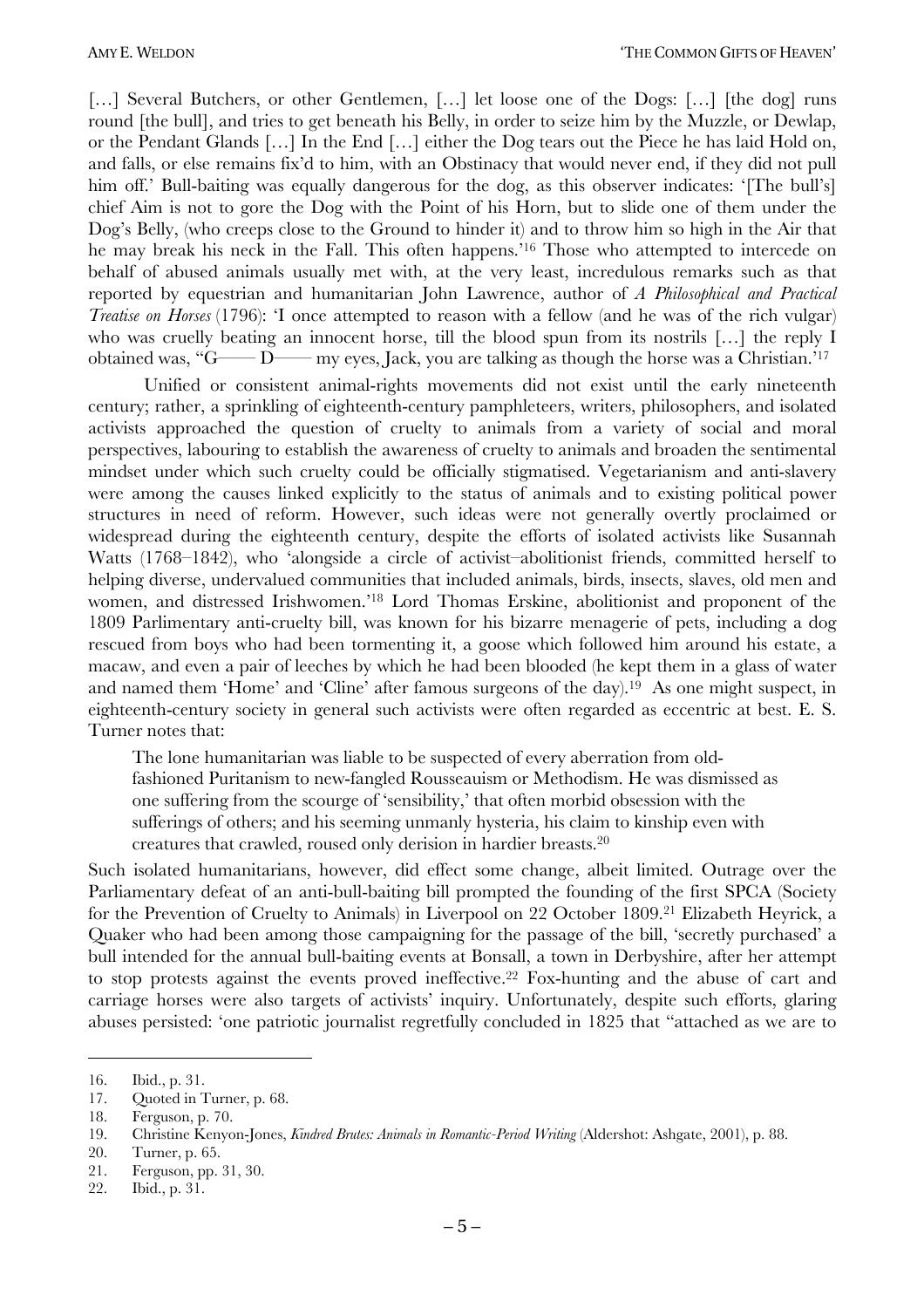our native land [...] we are bound to confess that the proverb is but too true, 'that England is the hell of dumb animals'"?<sup>23</sup> For Rational Dissenters and other religious activists, the sentiment expressed in this 'proverb' would have stood in ironic contradiction to Proverbs 12:10: 'a righteous man regardeth the life of his beast, but the tender mercies of the wicked are cruel'.<sup>24</sup>

The overtly educational or moral aims of pro-animal writers and activists were often supported not only by Christian values of mercy but also by the language of sensibility. Augustan thinkers, following Locke, began to question the notion, relied upon by both serious scientists and amateur vivisectors, that animals were machines incapable of feeling genuine pain. Addressing this issue in Introduction to the Principles of Morals and Legislation (printed 1780, published 1789), Jeremy Bentham argued that '[t]he question is not, Can they reason? nor, Can they talk? but, Can they Suffer?'25 In the Spectator No. 120 (1711), Addison scolded 'the innumerable retainers of physic' who experimented upon live animals.<sup>26</sup> Essayist Soames Jenyns, in 'On Cruelty to Inferior Animals' (1782), asked the florid yet pointed question, 'How will man, that sanguinary tyrant, be able to excuse himself from the charge of those innumerable cruelties inflicted on his unoffending subjects committed to his care, formed for his benefit, and placed under his authority by their common Father?"<sup>27</sup> Even the great satirical artist William Hogarth was not immune to the tactics of sentimental and moral appeal; he described his motivation for making his well-known print series The Four Stages of Cruelty, which depicts a progression from torturing dogs in the 'first stage' to murder in the third and, fittingly, medical dissection of the torturer and murderer in the fourth, in terms that foreshadow nineteenth-century concerns with the rights of animals and reflect eighteenthcentury ideals of sensibility:

The four stages of cruelty, were done in hopes of preventing in some degree that cruel treatment of poor Animals which makes the streets of London more disagreeable to the human mind, than any thing whatever, the very describing of which gives pain. [...] but it could not be done in too strong a manner as the most stony heart(s) were meant to be effected [sic] by them.<sup>28</sup>

Perhaps the most well-known expression of pro-animal sentiment in the eighteenth century was Lemuel Gulliver's exaggerated (and misanthropic) preference for horses over humanity following his visit to the Houyhnhnms in Jonathan Swift's Gulliver's Travels (1726), which Christine Kenyon-Jones, in describing a similar tendency in Byron, calls 'theriophily'.<sup>29</sup>

Children's books in particular, new as an eighteenth-century genre, 'quickly [recognised animals] as promising didactic instruments, and works of both juvenile natural history and moral fiction were loaded with uplifting messages about the need to treat them kindly', writes Harriet Ritvo.<sup>30</sup> Sarah Trimmer's popular Fabulous Histories: Designed for the Instruction of Children respecting their *Treatment of Animals* (1786) instructs children in social and moral practices through the example of a 'family of robins nested in the orchard of a benevolent household, the Bensons, whose children, Frederick and Harriet, with the help of Joe the gardener, tend the birds.<sup>31</sup> Trimmer's story teaches that animals are to be subordinated to humans whenever possible—the Bensons are no vegetarians,

Harriet Ritvo, The Animal Estate: The English and Other Creatures in the Victorian Age (Cambridge, MA: Harvard 23. University Press, 1979), p. 126. I am unable to locate the author of the original 'hell of dumb animals' remark, which appeared in 'The Lion Fight', New Monthly Magazine 14 (1825), 288.

Proverbs 12:10 (KJV). 24.

Quoted in Turner, p. 74. 25.

<sup>26.</sup> Ibid., p. 48.

Ouoted in Ferguson, p. 9. Jenyns's essay originally appeared in his *Disquisitions on Several Subjects* (London: 27. Dodsley, 1782) and was reprinted in the *Annual Register* (1782).

<sup>28.</sup> William Hogarth, quoted in http://www.haleysteele.com/hogarth/plates/four stages.htm. Online: Internet (10 Nov 2000).

<sup>29.</sup> See Kenyon-Jones, passim.

<sup>30.</sup> Ritvo, p. 131.

<sup>31.</sup> Ferguson, p. 7-8.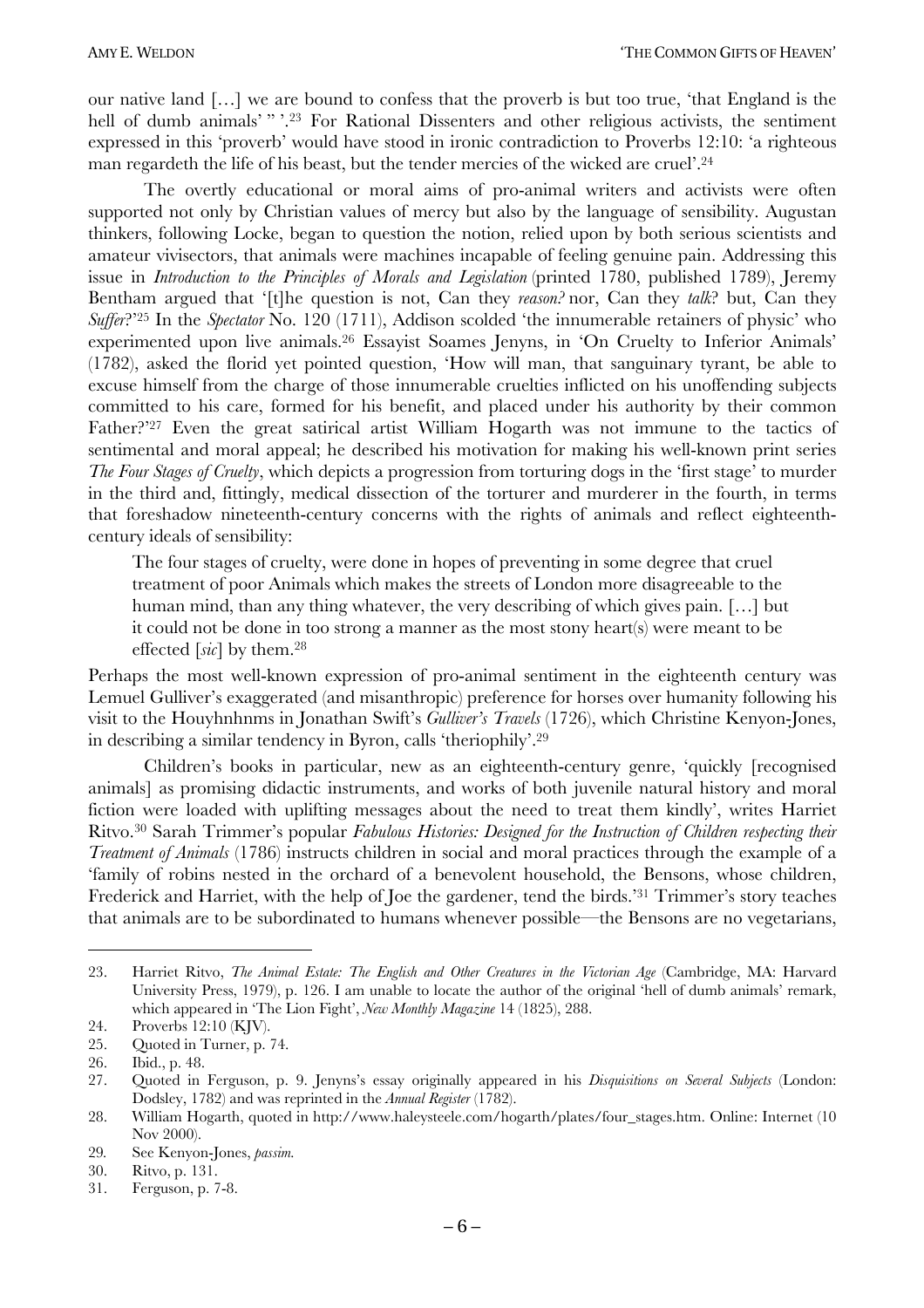for instance—but that as God created humans and animals alike, humans, as the stronger and more reasonable lords of creation, have a duty to treat their inferiors kindly, since 'even men and women might expect to be *annihilated*, by the power of the great Creator' as animals are too frequently crushed by callous humans.<sup>32</sup> Mary Wollstonecraft's *Original Stories* (1788), laden with injunctions to be kind to animals, features the strict and moral governess Mrs Mason, who, to the astonishment of her chastised charges, steps off a path into wet grass to spare a passing snail. In Maria Edgeworth's story 'The Little Dog Trusty' (1801), a boy frightened of punishment blames the milk he has just spilt on his long-suffering dog, who becomes the property of the boy's kind brother once their parents discover the deception. Eleanor Frere Fenn (1743–1813), author of (under the pseudonym 'Mrs Lovechild') of The Rational Dame; or, Hints towards supplying Prattle for Children (1790?) justified the pedagogical use of animals by claiming that 'nothing could more effectually tend to infuse benevolence than the teaching of little ones early to consider every part of nature as endued with feeling.'33 In an echo of Rational Dissenting beliefs about the interconnectedness of personal attitudes towards one part of creation with actions toward another, one children's book editor noted:

Every one must have noticed in most children, a tyrannical, sometimes a cruel, propensity to torment animals within their power, such as  $-$ - persecuting flies, torturing birds, cats, dogs, &c [...] [Children need] lessons of compassion for the  $dumb$ *creation*, as a fellow feeling for their own species [...] because an early neglect of the duties of humanity, in regard to the *first*, leads but too naturally to an omission of those duties as to the  $last.^{34}$ 

Alexander Pope echoed this sentiment:

One of the first pleasures we allow [children] is the licence of inflicting pain upon poor animals; almost as soon as we are sensible what life is ourselves we make it our sport to take it from other creatures. I cannot but believe a very good use might be made of the fancy which children have for birds and insects.<sup>35</sup>

Teaching children to have sensitivity to the feelings of animals develops their capacity for empathy with other people as well, making the individual child aware that he or she is part of the mutually responsible and responsive network of interlinked, divinely created beings—human and animal that makes up the moral universe of Christianity in general and Rational Dissent in particular. A child who has thoroughly internalised and developed his or her own compassion for animals, and by extension other human beings, will grow up to become, morally and intellectually, a true Christian and a true citizen of the world, as able to feel moral indignation about slavery or the carnages of the Napoleonic Wars as to be outraged at the abuse of a cart-horse in the street outside his or her own front door.

A whimsical plea for release from a mouse Priestley has imprisoned for scientific experiments, 'The Mouse's Petition' (composed  $c.1769$ , published 1792) lends itself easily to political readings, as well as to commentary on animal experimentation and vivisection. However, like Barbauld's poem 'An Inventory of the Furniture in Dr. Priestley's Study', its use of particular physical detail (in this case, the details of the mouse's imprisonment) points at an animating moral order that, although it does have obvious political implications, is not limited to politics. The poem humorously yet pointedly expresses a belief in interconnectedness between humans and animals, the small and the large, and the concrete and the abstract—all as part of the ordered Christian universe. The emphasis on the unity of spirit and 'mind' throughout time and 'matter's varying forms', animated by the same breath of life although the 'forms' of that life may vary, have been linked

<sup>32.</sup> Sarah Trimmer, Fabulous Histories (1786; New York: Garland Publishing, 1977), p. 161.

<sup>33.</sup> Ouoted in Ritvo, p. 131.

<sup>34.</sup> Ibid. (original emphasis).

Quoted in Turner, p. 49. 35.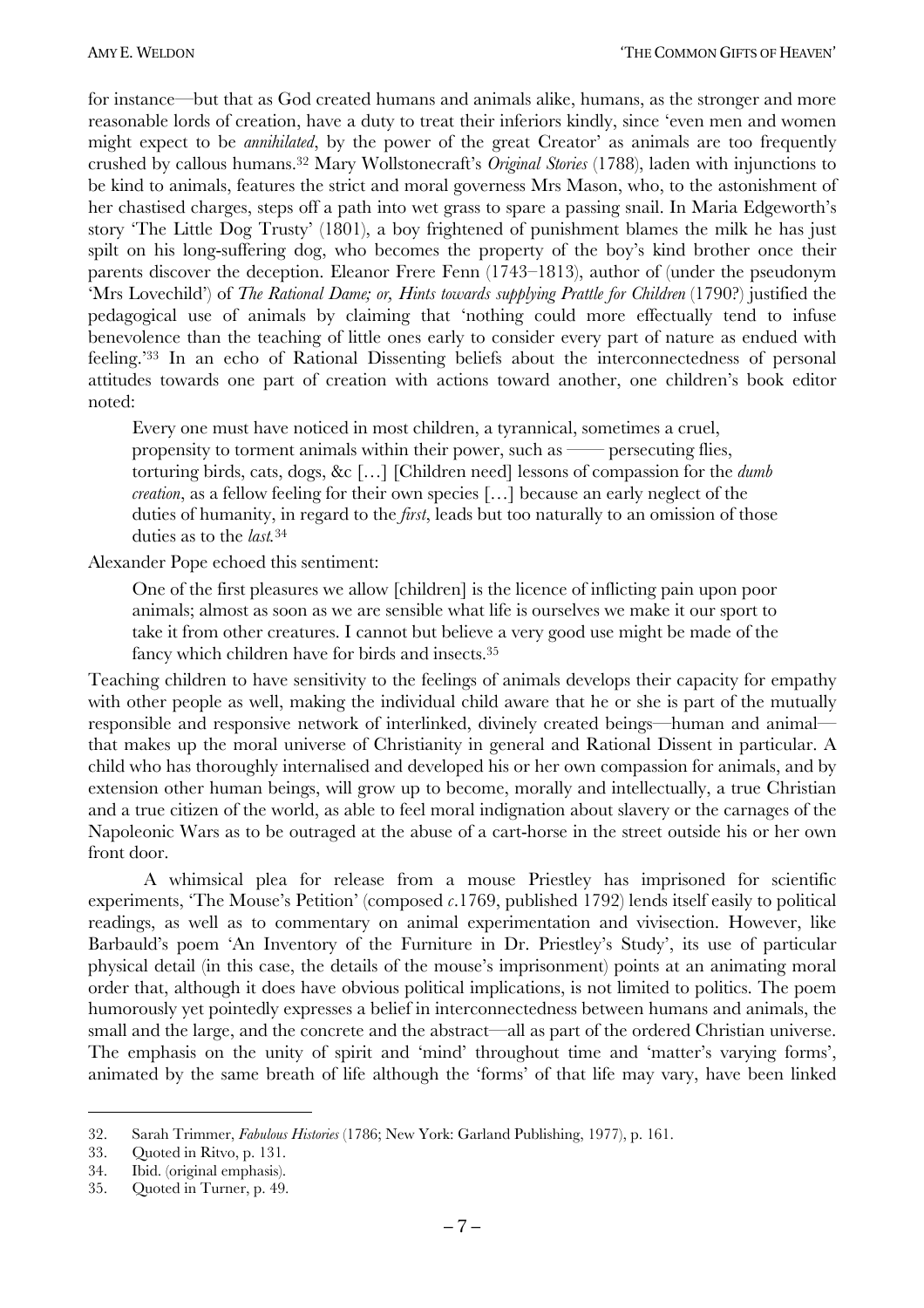through James Thomson's poem 'Liberty' (1735–36) to the theories of Pythagoras, with which Barbauld (and almost certainly Priestley) may have been familiar in their unmediated form. 'Liberty' runs, in part, '[Pythagoras] taught that Life's indissoluble Flame, / From Brute to Man, and Man to Brute again, / For ever shifting, runs th' eternal round.<sup>36</sup> In 'The Mouse's Petition', in keeping with Rational Dissenting ideology, all spheres of rational and spiritual inquiry, including political theory, classical education, and contemporary literature are brought to bear upon one another, united to a common purpose—the promotion of rational personal judgment in questions of social morality.

The poem begins with a plea from the caged mouse to any available listener to 'hear a pensive prisoner's prayer, / For liberty that sighs; / And never let thine heart be shut / Against the wretch's cries' (ll.  $1-4$ ).<sup>37</sup> The mouse casts its imprisonment in contemporary political terms, pleading that

If e'er thy breast with freedom glow'd,

And spurn'd a tyrant's chain,

Let not thy strong oppressive force,

A free-born mouse detain.  $(II. 9-12)$ 

Arguing its case logically, the mouse reasons that even if its jailer denies it the 'scatter'd gleanings of a feast', the theft of which has been its only offense, it surely cannot be denied 'the chearful light' and 'the vital air', which 'are blessings widely given' and not subject to individual control, as food from another's table may be (ll. 17, 21–22). The jailer should 'let nature's commoners enjoy / The common gifts of heaven', since, as Rational Dissenters believe,

The well taught philosophic mind To all compassion gives; Casts round the world an equal eye, And feels for all that lives.  $(II. 25-28)$ 

In a resonant philosophical plea, the mouse warns of the moral implications of its execution: to kill it is to do injury to creation as a whole, since all of creation is connected:

If mind, as ancient sages taught, A never dying flame, Still shifts thro' matter's varying forms, In every form the same,

Beware, lest in the worm you crush A brother's soul you find; And tremble lest thy luckless hand Dislodge a kindred mind.  $(II. 29-36)$ 

Acknowledging contemporary theological doubt as to the exact amount of respect animals deserve as fellow creatures—they may or may not have 'souls' in the human sense, and hence their deaths may not have quite the moral weight of the deaths of human beings—Barbauld nevertheless reinforces Rational Dissenting ideals of mercy in dealing with fellow creatures:

Or, if this transient gleam of day Be *all* of life we share, Let pity plead within thy breast That little *all* to spare. (II. 37–40)

Showing mercy to a fellow creature may mean that a person—similarly powerless in comparison to the will of God—will likewise receive mercy in the future:

<sup>36.</sup> Quoted in McCarthy and Kraft, p. 246n.

<sup>37.</sup> Textual quotations are taken from McCarthy and Kraft's edition of Barbauld's poems.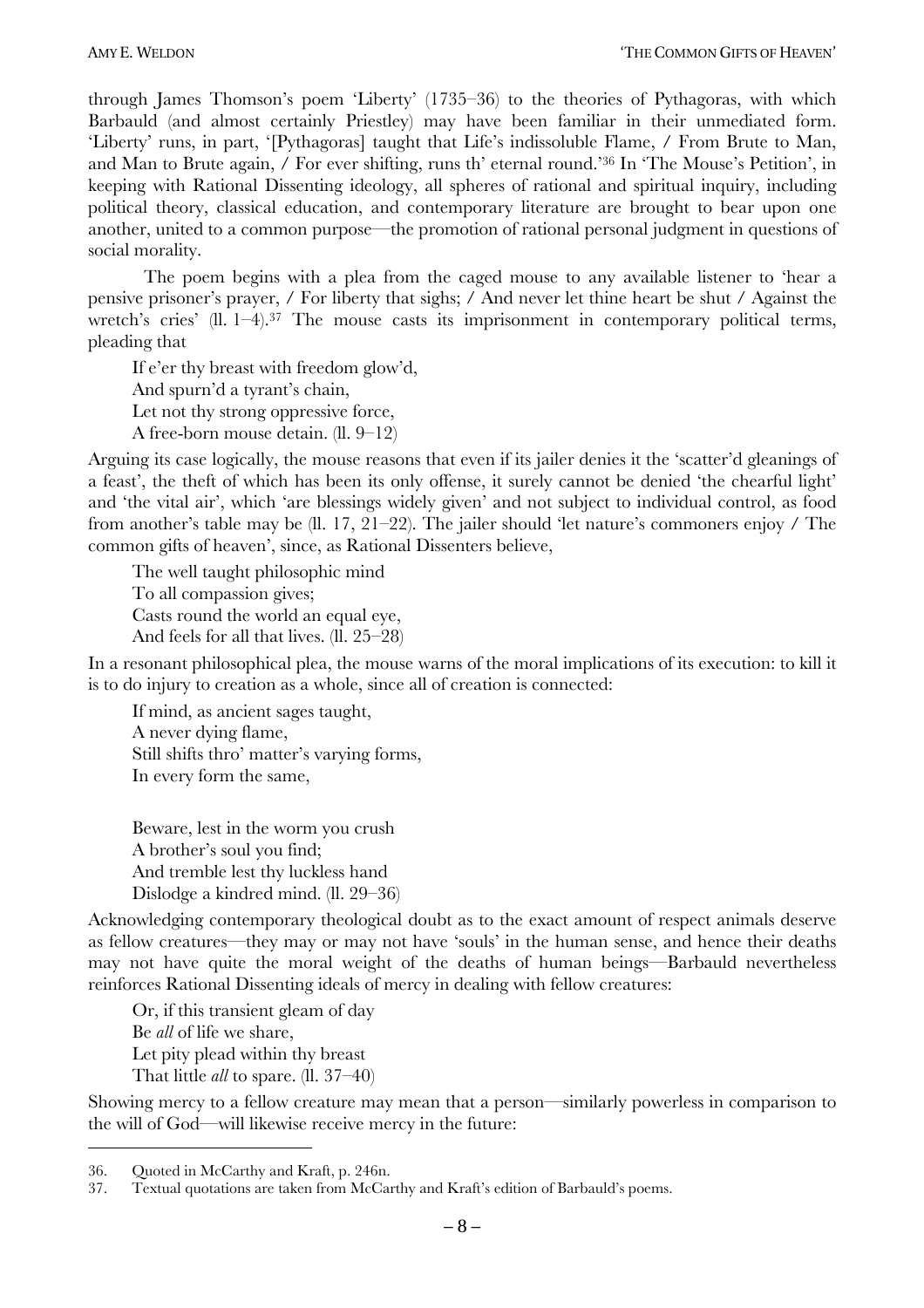So, when destruction lurks unseen, Which men, like mice, may share, May some kind angel clear thy path, And break the hidden snare.  $(11.45-48)$ 

The Dissenting connection of intellect and spirit is employed in 'The Mouse's Petition' to challenge the politically powerful to recognise that they are, like the powerless, creations of God and subject to the laws of mercy and accident. Barbauld's use of the petition form itself is bound up with this type of connection across social and political spheres, as Marlon Ross writes:

From Barbauld's dissenting perspective, petitioning, rather than tearing apart the political from the moral fabric, is transformed into a weaving gesture that binds the aggressive act of a political demand to the submissive act of prayerful blessing. By ending with petition as *both* demand and prayer, Barbauld points the reader away from the hypothetical, figurative scene of the poem and toward the consequential circumstance of life which no poem can refigure.38

Reinforcing this aim of moral and social connection, the quotation from the *Aeneid* which stands as epigraph to the poem can be translated as  $\text{To spare the humble}$ , and tame in war the proud<sup> $2,39$ </sup> As Barbauld's poem 'The Caterpillar', also makes clear, such instances of confrontation with animals or with the natural world can become opportunities for self-examination and moral awareness, followed by the impulse to extend this awareness to the rest of humanity.

The overt moral aim of the poem is reinforced by a deliberate indeterminacy as to the origins of the mouse's 'petition'; by forcing the reader to consider the circumstances of its (fictional) composition, the 'petition' directly implicates the reader in the mouse's imprisonment, reinforcing Rational Dissenting ideals of moral connection and responsibility among all living creatures. The original footnote to the poem reads: 'Found in the trap, where he had been confined all night by Dr. Priestley, for the sake of making experiments with different kinds of air.<sup>240</sup> Deliberately ambiguous, the note not only recalls Barbauld's practice of leaving poems in physical circumstances that convey additional meaning (supposedly, the poem was brought to Priestley twisted among the bars of the mouse's cage),<sup>41</sup> but also raises several questions about the fate of the mouse and the meaning of its imprisonment. Has the writer of the poem 'found' the mouse in the trap, set it free, and composed the poem after the fact as a cautionary lesson? Has the writer 'found' only the 'petition' itself lying on the floor of the cage, left as a sort of message-in-a-bottle by the mouse itself before its execution, and acted as amanuensis? The mouse invites not only the reader's moral but intellectual and political involvement, prompting him or her to consider both the emotional pathos of the imprisoned animal and the arbitrary, random intervention of power and tyranny in the life of a powerless subject—an intervention that leaves its victim, ironically freed from 'dumb beast' status, no recourse but words.

Contemporary critics of 'The Mouse's Petition' were apparently more tempted to engage with its pathos than with its politics. One reviewer used the poem as a springboard for a proto-PETA jeremiad: We heartily condemn the lady's humanity for endeavouring to extricate the little wretch from misery, and gladly take this opportunity to testify our abhorrence of the cruelty practised by experimental philosophers, who seem to think the brute creation void of sensibility, or created only for them to torment.<sup>42</sup> Rushing to her friend Priestley's defense, Barbauld noted in the third edition of her *Poems* that

<sup>38.</sup> Ross, p. 101.

<sup>39.</sup> McCarthy and Kraft, p. 245n.

<sup>40.</sup> Ibid., p. 36.

<sup>41.</sup> Ibid., p. 244n.

<sup>42.</sup> Quoted in ibid., p. 245.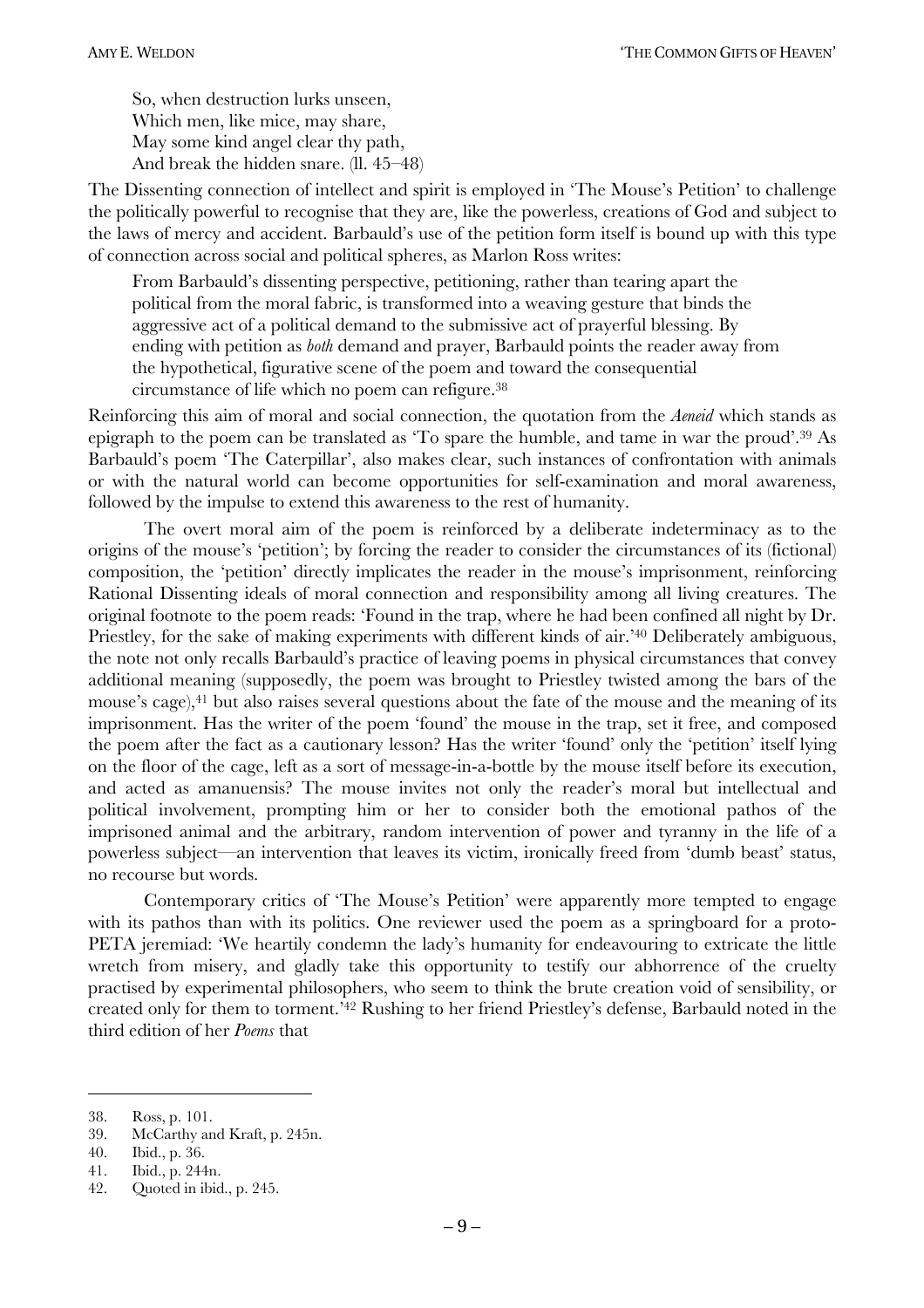what was intended as the petition of mercy against justice, has been construed as the plea of humanity against cruelty. She is certain that cruelty could never be apprehended from the Gentleman to whom this is addressed [Priestley]; and the poor animal would have suffered more as the victim of domestic economy, than of philosophical curiosity.<sup>43</sup>

The note, when combined with the indeterminacy of the 'petition''s origins, encourages the reader's personal involvement in moral judgments of the mouse and its jailers, a moral involvement which is, as we have seen, directly in keeping with the spirit of Rational Dissent.

The Caterpillar' (composed  $\epsilon$ .1816, published 1825), like The Mouse's Petition', engages its reader in a moral issue through the use of nature, ultimately reinforcing the ethics of Rational Dissent in a plea for humane, rational approaches to public issues. The speaker of the poem has been conscripted into a struggle with nature in the form of a mass slaughter of garden-destroying caterpillars, yet looking at an *individual* caterpillar as it crawls over her arm drives her to reassert the Christian ideals of virtue, mercy, and sympathy present in 'The Mouse's Petition'. Barbauld's tale of bloody agricultural war and its insect survivor (which 'stretche<sup>[s]</sup> out' its neck like an aristocrat on the guillotine) deliberately echoes the conflicted British (and particularly Nonconformist) reaction to the 'carnage' and refugees of the Napoleonic Wars, with which Mary Wollstonecraft was also deeply—and notoriously—concerned. Like Wollstonecraft, Barbauld, confronted with the questioning gaze of the innocent caterpillar, must gaze back—and in that gaze is found the moral and aesthetic courage to protest the carnage which has dispossessed the insect.

A sudden focus on the particular physical details of the caterpillar's body and the moral details of its own 'little life'—linked, as 'The Mouse's Petition' implies, with her own—prompts the speaker to assert the liberal ethics of Rational Dissent and the sentimental ethics of humanity to animals. As in 'The Mouse's Petition', the direct implication of the speaker in the caterpillar's survival—here, seen as a direct physical contact—brings a re-evaluation of the caterpillar's worth as a fellow creature.

No, helpless thing, I cannot harm thee now; Depart in peace, thy little life is safe, For I have scanned thy form with curious eye, Noted the silver line that streaks thy back, The azure and the orange that divide Thy velvet sides; thee, houseless wanderer, My garment has enfolded, and my arm Felt the light pressure of thy hairy feet; Thou hast curled round my finger; from its tip, Precipitous descent! with stretched out neck, Bending thy head in airy vacancy, This way and that, inquiring, thou hast seemed To ask protection; now, I cannot kill thee.  $(II, 1-13)$ 

From this moment of moral realisation, the speaker is recalled to her socially imposed 'duty' and struggles to reconcile moral and agricultural imperatives, the reality of conscience with economic reality. She 'cannot harm' the tiny caterpillar through a despotic use of human strength, yet she realises the need to protect her own species against the anonymous mass of caterpillars that will destroy the food supply. Her tone implies that she recognises the apparent contradiction of saving the one after having killed the many:

Yet I have sworn perdition to thy race, And recent from the slaughter am I come Of tribes and embryo nations: I have sought

<sup>43.</sup> Ibid., p. 245n.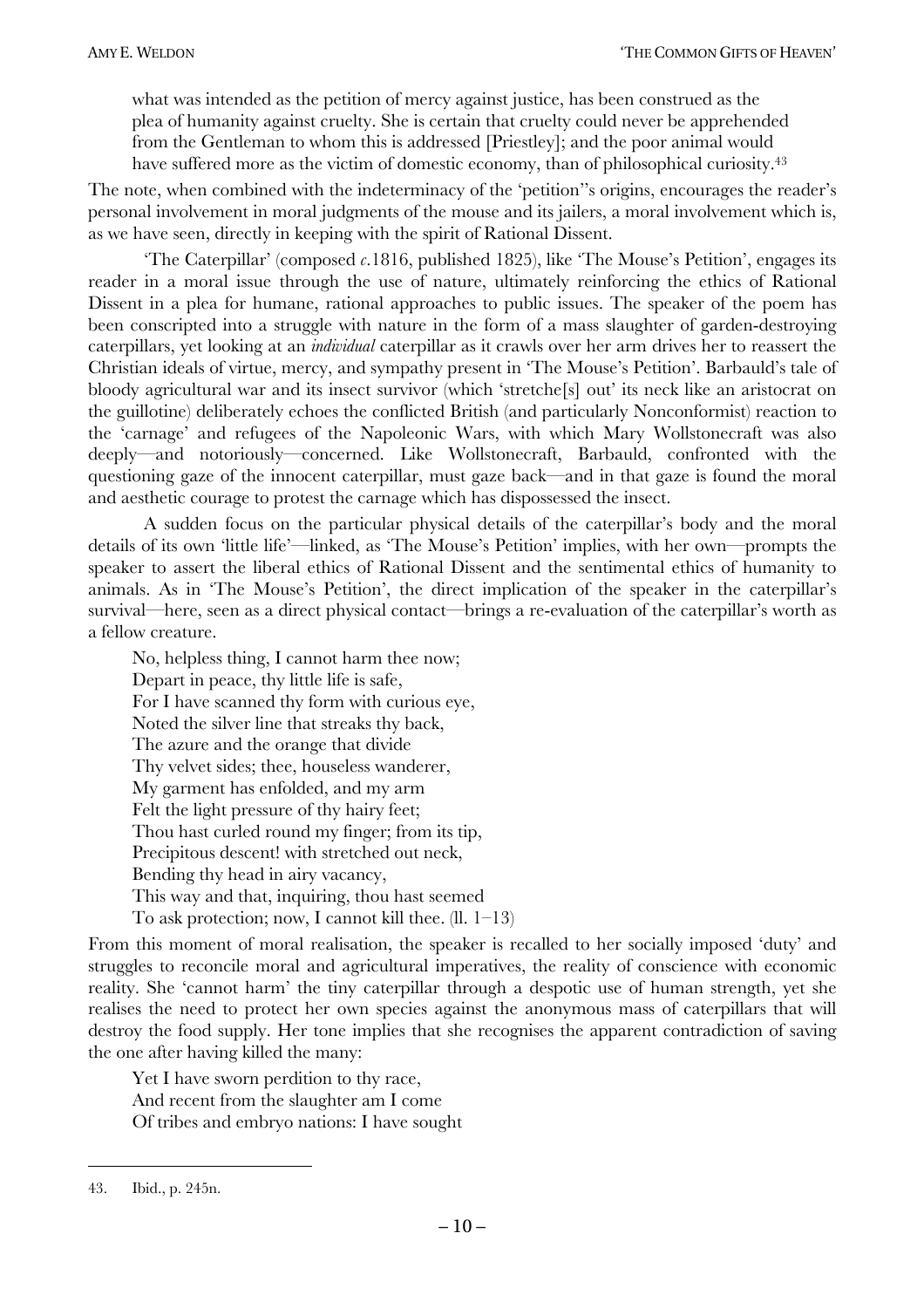With sharpened eye and persecuting zeal, Where, folded in their silken webs they lay Thriving and happy; swept them from the tree And crushed whole families beneath my foot; Or, sudden, poured on their devoted heads The vials of destruction.  $(II. 14-22)$ 

Gazing upon the individual caterpillar makes the speaker realise that it is a part of social and familial structures like her own, a member of 'tribes and embryo nations' which she has helped to destroy without pity. Anne Mellor points out that women Romantic writers often draw instinctive parallels between familial and political structures, both of which are torn by tyrannous acts.<sup>44</sup> The Caterpillar' extends this point further: the reproduction of political tyranny in the individual family can also occur in individual relationships to nature, as humans are tempted to 'tyrannise' over animals, thus recreating human-to-human political conflicts in human-to-animal conflicts. As in 'The Mouse's Petition', confronting an individual member of a heretofore demonised group of ëothersí makes the speaker realise the Pythagorean connection of its life with her own, extending her own domestic sentiments and ties to nature as a whole:

This [killing of other caterpillars] I've done, Nor felt the touch of pity: but when thou, $\overline{\phantom{a}}$ A single wretch, escaped the general doom, Making me feel and clearly recognize Thine individual existence, life, And fellowship of sense with all that breathes, $\overline{\phantom{a}}$ Present'st thyself before me, I relent, And cannot hurt thy weakness.  $(11. 22-29)$ 

The 'war' at the domestic level, the killing of the caterpillars, is a deliberately employed testing ground for the possibilities of moral action in other, larger 'wars'. Just as the speaker, confronting an individual caterpillar, has realised the necessity of sparing her enemy, so would soldiers at the national and international levels be moved by individual pleas for mercy if they allowed themselves to be:

So the storm Of horrid war, o'erwhelming cities, fields, And peaceful villages, rolls dreadful on: The victor shouts trimphant; he enjoys The roar of cannon and the clang of arms, And urges, by no soft relentings stopped, The work of death and carnage. Yet should one, A single sufferer from the field escaped, Panting and pale, and bleeding at his feet, Lift his imploring eyes,—the hero weeps; He is grown human, and capricious Pity, Which would not stir for thousands, melts for one With sympathy spontaneous:—Tis not Virtue, Yet 'tis the weakness of a virtuous mind.  $(ll. 29-42)$ 

The caterpillar, part of a network of 'tribes and embryo nations', has made the speaker realise that killing it means disrupting the emotional order of an insect community just as human communities would be disrupted by the loss of one of their members. Similarly, the caterpillar's plea for mercy has prompted her to reconsider the larger social connection between the human and the animal worlds; if she, as an individual member of one invading 'army', can grant clemency to another in

<sup>44.</sup> See Anne Mellor, *Romanticism and Gender* (New York: Routledge, 1993).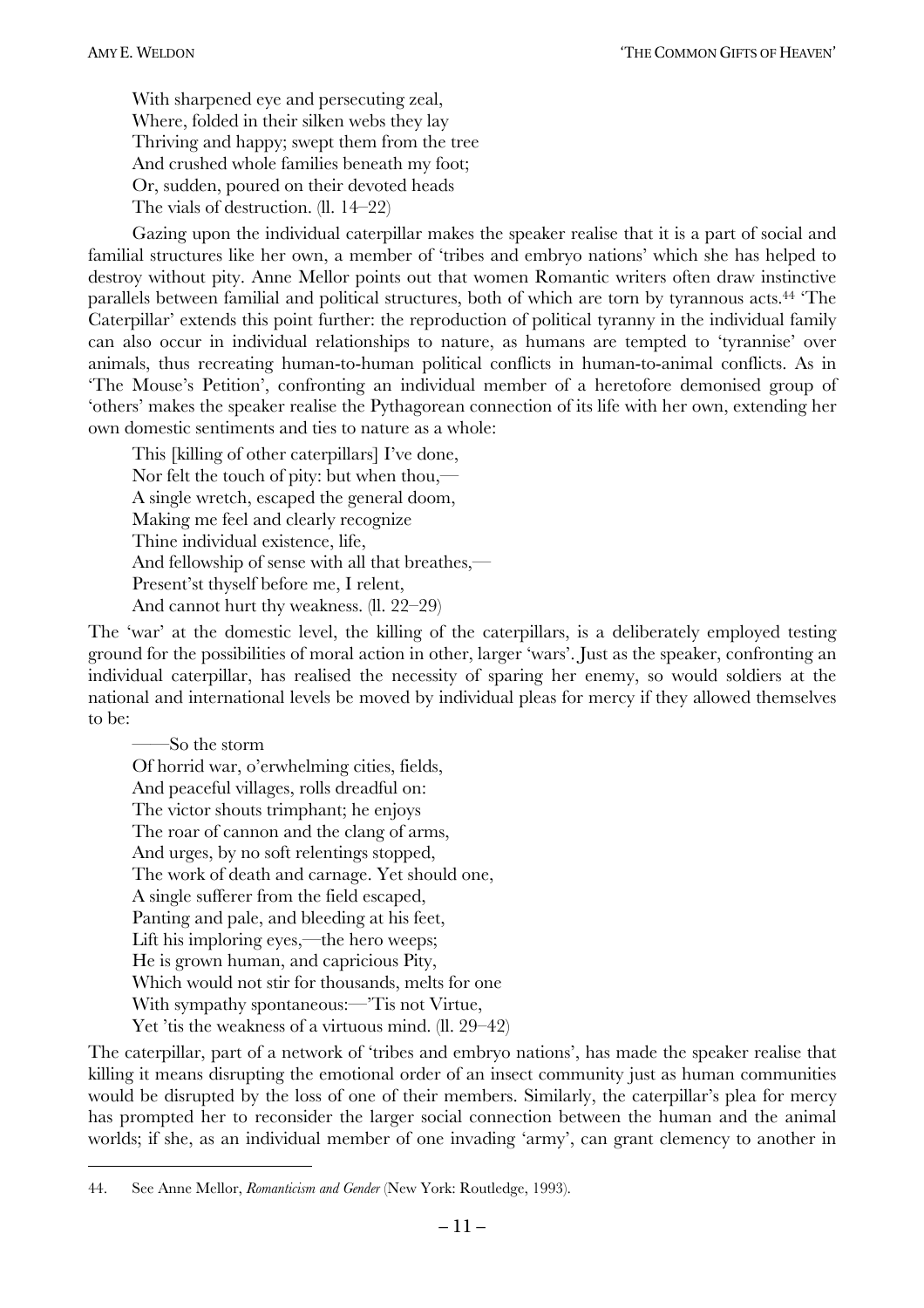$\overline{a}$ 

this domestic 'war', why cannot a similar pardon take place at the international levels of war? If such widespread clemency were practiced on the battlefields of Europe, existing political orders would be reconfigured according to the 'domestic' (and Rational Dissenting) virtues of mercy and love.

Like 'The Mouse's Petition', 'The Caterpillar', in its treatment of the individual effects of war, raises a course of moral action that disrupts domestic order on several levels, seeking to reconfigure existing political values in favor of explicitly Christian values of compassion and moral responsibility. Calling a halt to 'the storm / [o]f horrid war' on a national and international level, granting mercy to the enemy as the speaker has granted mercy to the caterpillar, would disrupt existing moral orders on a grand scale, radically reconfiguring them according to the Dissenting virtues of mercy and pacifism, with an animal, so frequently subject to human 'enemies' in real life, as the agent of change. To this end, the poem invites readers, through the plea of the Caterpillar, to substitute secular definitions of 'strength', which include glorying in violence, outward displays of power, and pride in one's ability to kill, for a Christian definition of 'strength', demonstrated in selfcontrol, accordance with moral imperatives, and humble responsibility to a higher ethical code. A deeply ironic human tendency, indicative of the gulf between these value systems, is established by The Caterpillar': we may be able to justify the slaughter of thousands, but when confronted with a 'single sufferer from the field escaped', even the 'capricious Pity' of a hero, 'which would not stir for thousands, melts for one / With sympathy spontaneous' (ll. 36, 39–41).

Barbauld's insistent and pointed focus on the human (or caterpillian) costs of war resembles Mary Wollstonecraft's description of fire-ruined Copenhagen in *Letters from Norway* (1796). While some travellers may be able to look upon the ruins and pass onward without giving the scene more than a passing thought, or to consider the ruins an artefact of picturesque tourism, the truly thenevolent heart', in Wollstonecraft's words, cannot look at such devastation without suffering along with the dead or the survivors. Such physical scenes, Wollstonecraft writes, are necessarily animated by the anguish of those 'who are no more':

Entering soon after, I passed amongst the dust and rubbish it had left, affrighted by viewing the extent of the devastation; for at least a quarter of the city had been destroyed. There was little in the appearance of fallen bricks and stacks of chimneys to allure the imagination into soothing melancholy reveries; nothing to attract the eye of taste, but much to afflict the benevolent heart. The depredations of time have always something in them to employ the fancy, or lead to musing on subjects which, withdrawing the mind from objects of sense, seem to give it new dignity: but here I was treading on live ashes. The sufferers were still under the pressure of the misery occasioned by this dreadful conflagration. I could not take refuge in the thought; *they*  suffered—but they are no more! a reflection I frequently summon to calm my mind, when sympathy rises to anguish.45

Like Wollstonecraft, Barbauld protested the human tendency to consider war and its depredations as something remote from, and therefore not affecting, our own lives. In her pamphlet *Sins of Government, Sins of the Nation, or a Discourse for the Fast, appointed on April 19, 1793*, published just after the declaration of war with France, Barbauld declares:

Of late years indeed, we have known none of the calamities of war in our own country, but the wasteful expense of it; and sitting aloof from those circumstances of personal provocation, which in some measure might excuse its fury, we have calmly voted slaughter and merchandized destruction [...] We devote a certain number of men to perish on land and sea, and the rest of us sleep sound, and protected in our usual occupations, talk of the events of war as what diversifies the flat uniformity of life.

<sup>45.</sup> Mary Wollstonecraft, *Letters Written during a Short Residence in Sweden, Norway, and Denmark* (*Letters from Norway*, 1796), ed. Richard Holmes (London: Penguin, 1987), pp. 163–64 (original emphasis).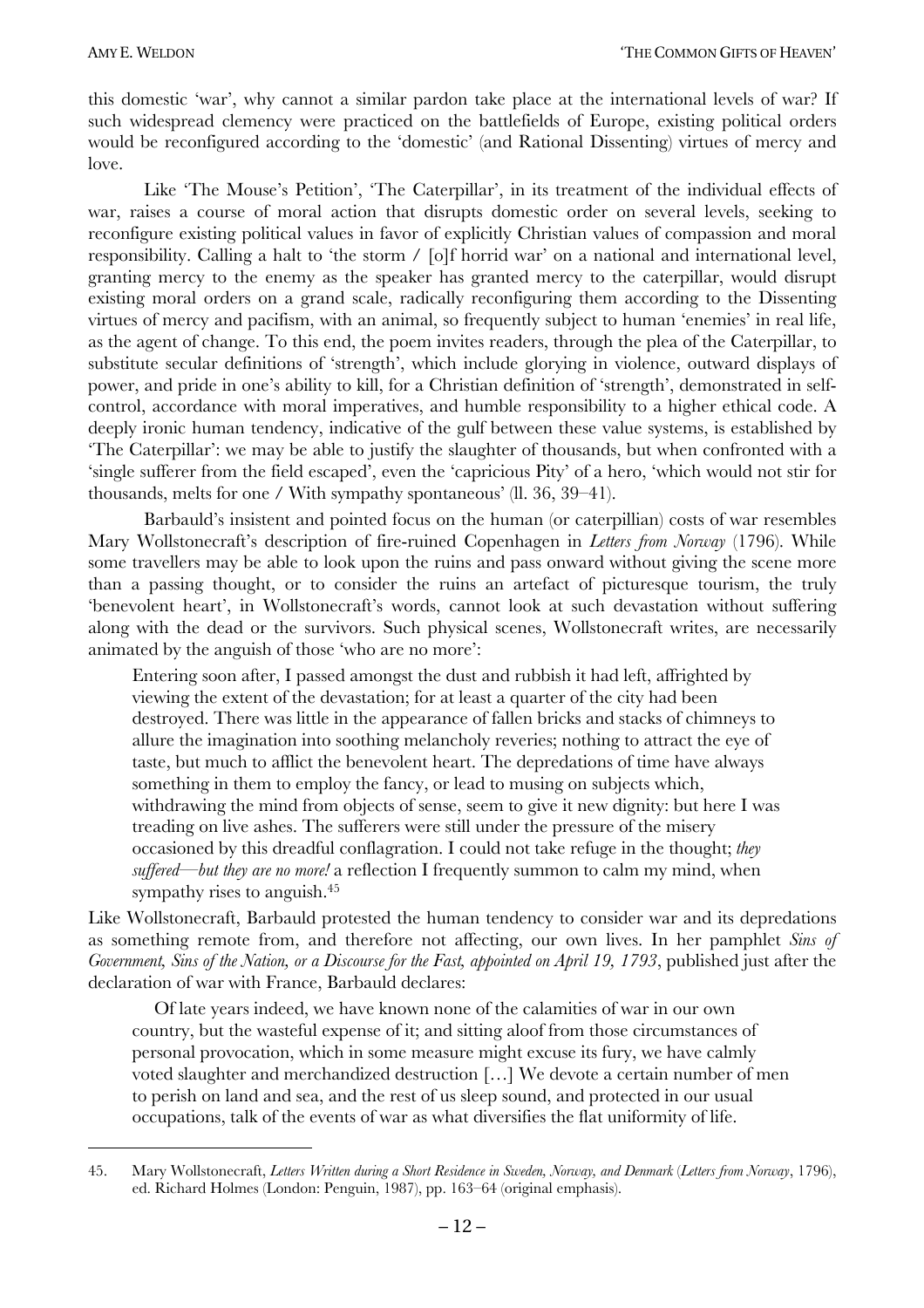We should, therefore, do well to translate this world war into language more intelligible to us. When we pay our army and our navy estimates, let us set down—so much for killing, so much for maiming, so much for making widows and orphans, so much for bringing famine upon a district.46

True to Rational Dissenting ideals, Barbauld insists that human action, particularly human tragedy such as war, cannot exist in isolation; misery and suffering in one corner of the world should be the concern of people everywhere. Wollstonecraft and Barbauld imply that while the public, confronting natural disasters or war, tends to focus on aesthetically pleasing ruins (in the eighteenthcentury convention of picturesque tourism) or fine points of political debate, the properly moral heart and 'philosophic mind' must feel for the individual victims of humanity's war against other humans. A mind that can feel thus, in Rational Dissenting religious and educational rhetoric, is usually a mind that has been taught to feel compassion for not only those equal to itself in the human world but for those inferior to itself—those of the animal world. Drawing on contemporary questions of man's inhumanity to man, and to animals, 'The Caterpillar' and 'The Mouse's Petition' ask readers to consider that accepting the Rational Dissenting imperative to activism and social change prompted by moral change can begin with the simple yet vital act of accepting the viewpoint of another living being—human or animal.

óóóóóóóóóóóóóóóóóóóóóóó

<sup>46.</sup> Quoted in Rodgers, p. 118.